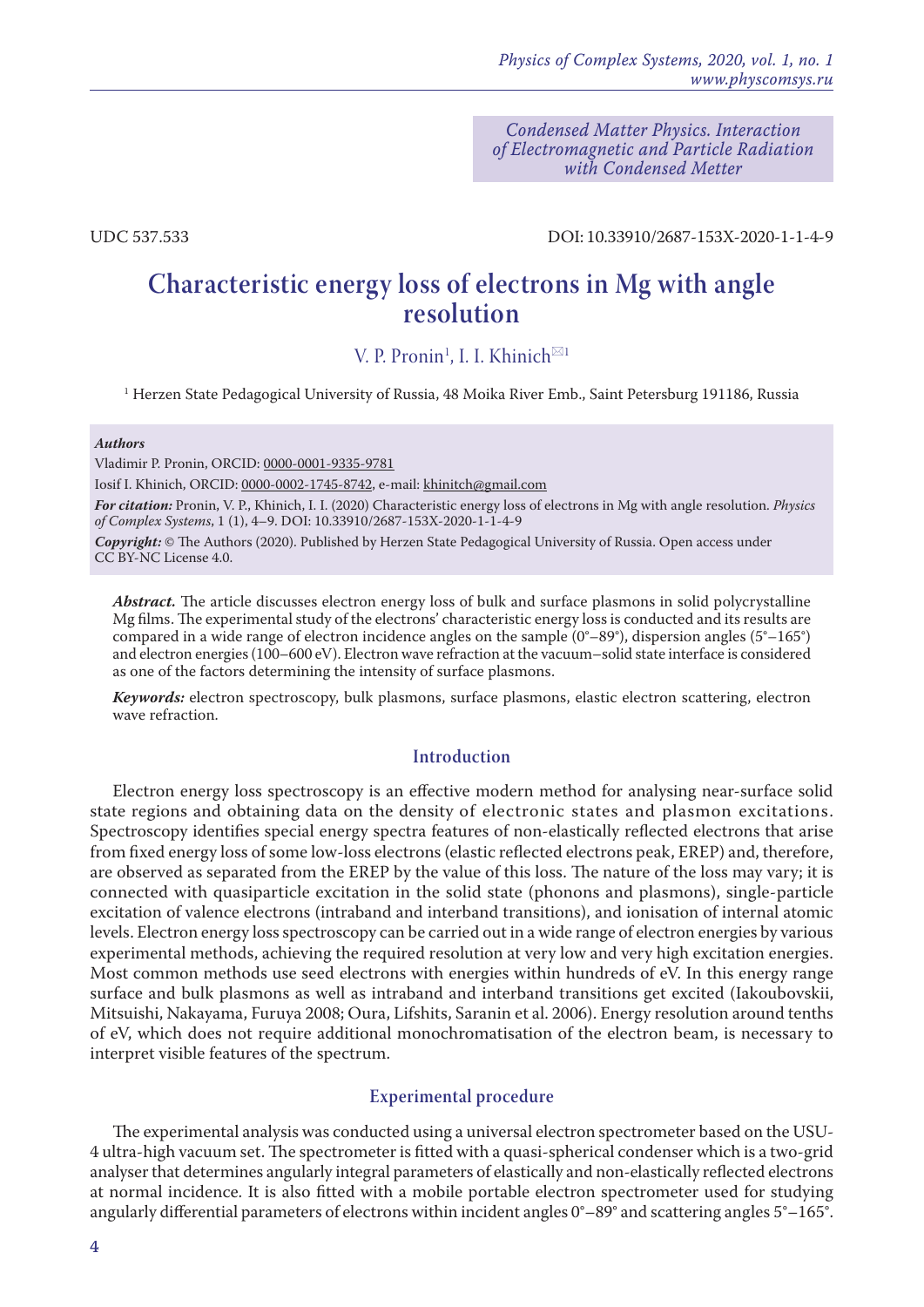Angle-resolved electron energy loss spectroscopy is performed in order to vary the zone of examination by changing incident angles, emergent angles and electron energies, and to reveal changes in electron state density in passing from surface to volume.

In general, plasmons come into sharp focus in substances which meet two requirements simultaneously: (1) there is a fairly isolated (with respect to energy) group of valence electrons; and (2) plasmon energy corresponding to oscillations of electrons in this group is relatively far from the band-to-band transition energies typical for this substance (otherwise, plasmons quickly become damp due to strong plasmon-electron interactions). Mg films meet these criteria; therefore, they were chosen for this study. Features of energy loss spectrum for Mg films may only be determined by excitement of bulk and surface plasmons. Mg films were formed using the method of thermal evaporation on cooled mirrored glass base in vacuum  $\sim 10^{-7}$  Pa, so that the surface was rough enough.

Energy loss spectra for Mg were studied in the energy range  $E_p = 100 - 600$  eV. They were analysed according to the following procedure. Firstly, an approximation of loss was made within the measured spectra independently of collective mode excitation similar to approximation (Iakoubovskii, Mitsuishi, Nakayama, Furuya 2008). The EREP and peaks related to the excitement of bulk and surface plasmons were approximated with the Gaussian distribution:

$$
I_i = A \cdot e^{-\frac{(\Delta E_i - \Delta E)^2}{2\sigma_i^2}}
$$

where *∆Еi* is the plasmon excitation energy value; σi is the dispersion determined by EREP dispersion  $(\sigma_{\nu})$  and plasmon dispersion  $(\sigma_{\nu})$ :

$$
2\sigma_i^2 = 2\sigma_r^2 + 2\sigma_F^2
$$

Then the loss rates and the EREP rates were defined as areas below the corresponding peaks.

#### **Experimental results**

Complex investigation of energy loss spectra including electron energies, their incident angles and angles of emergency from the surface can be carried out based on comparative analysis of results obtained from the following three types of studies: (1) measurement of energy spectra at a fixed angle of emergence depending on the incident angle *φ*; (2) measurement of energy spectra at a fixed incident angle depending on the angle of emergence *α*; (3) measurement of energy spectra at fixed incident and emergent angles depending on the energy of primary electrons.

Let us consider the Mg spectra behaviour with changing electron incidence angle (Fig. 1). Bulk plasmon energy is 10.5 eV, which corresponds with the previous research data (Raether 1980). As the incident angle increases and, therefore, the penetration depth of the initial beam into the sample decreases, quick weakening of the bulk loss peak is observed. Fig. 2 shows the dependence of the second type on the incident angle *α*. According to the spectral analysis, it is possible to conclude that at relatively small incident and emergent angles of electrons the ratio  $A_{s}/A_r$  (where  $A_{s}$  is the intensity of the first surface loss,  $A<sub>r</sub>$  is the intensity of EREP), to the accuracy of experimental precision that does not exceed approximately 5%, is defined by the following formula (with the assumption of two-part process of the surface loss development):

$$
\frac{A_s}{A_r}(\varphi,\alpha) = \frac{B}{\cos\alpha} + \frac{C}{\cos\varphi}
$$

which corresponds to the perceptions of dielectric formalism (*B* is a constant defined by the intensity of primary electron beam; *C* is defined by the intensity of EREP) (Stern, Ferrell, 1960). However, at reasonably large incident angles *φ*> 80° the surface loss intensity does not change significantly.

The effect discovered may be interpreted by electron wave refraction at the solid state–vacuum interface:

$$
\frac{\sin \varphi}{\sin \varphi'} = \frac{\sin \alpha}{\sin \alpha'} = \sqrt{\frac{E + eU_0}{E}}
$$

*Physics of Complex Systems, 2020, vol. 1, no. 1* 5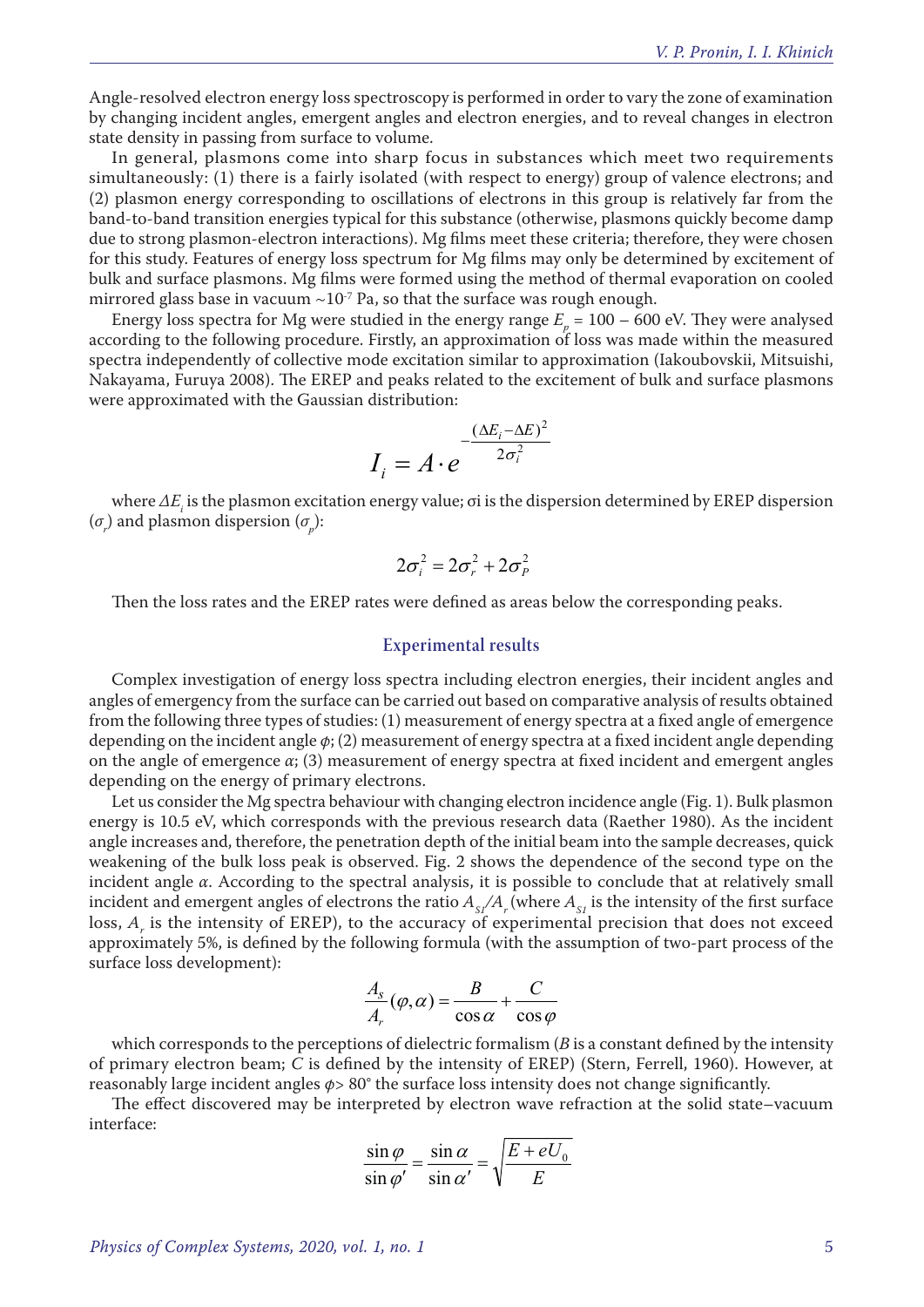

Fig. 1. Electron energy loss spectra for Mg.  $E_p$  = 200 eV.  $\alpha$  = 0°. Incident angles φ in degrees are specified near<br>· the curves



Fig. 2. Electron energy loss spectra for Mg.  $E_p$  = 100 eV.  $\phi$  = 80°. Emergent angles α are specified near the curves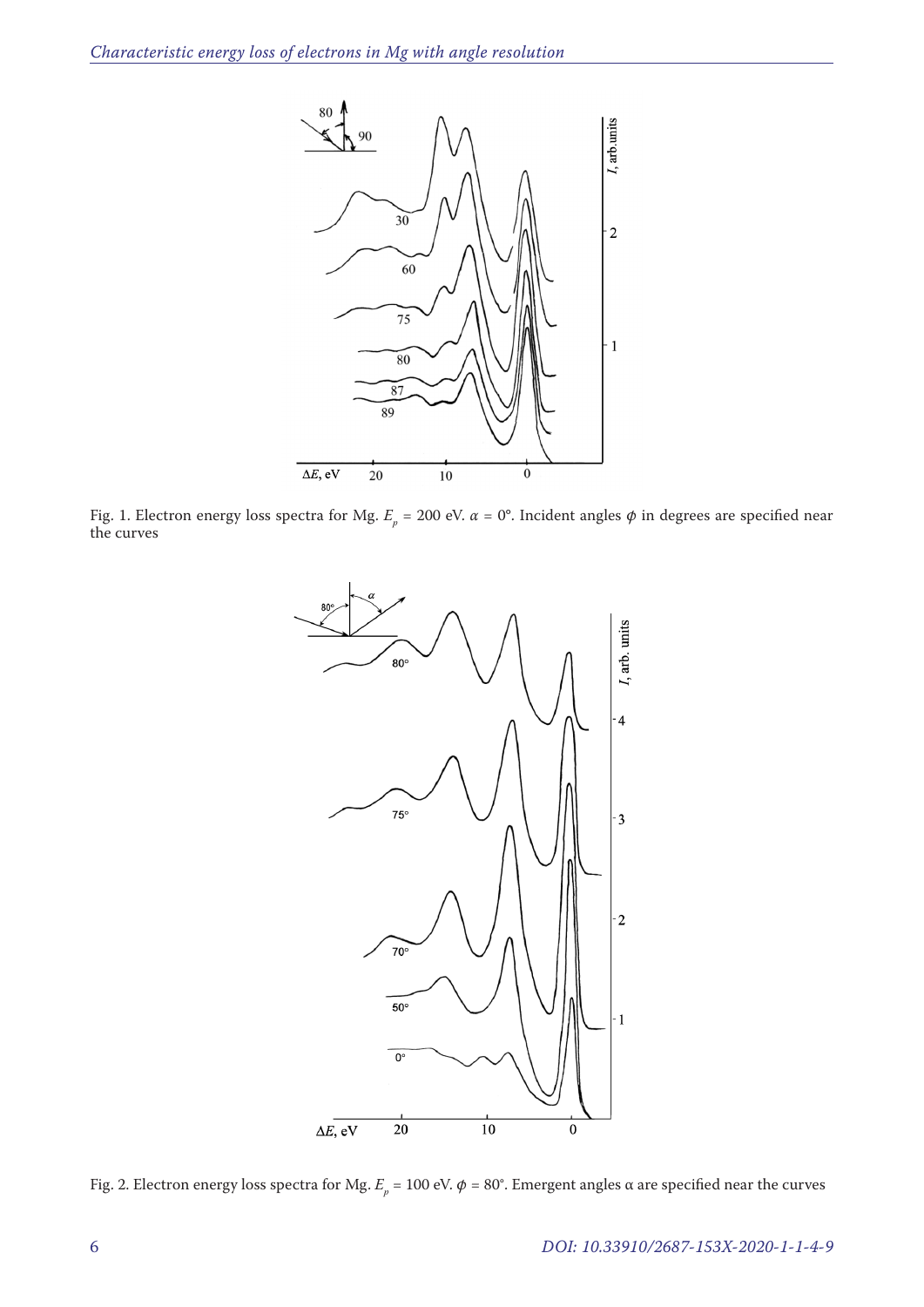

Fig. 3. Electron energy loss spectra for Mg.  $E_p = 200$  eV.  $\phi = 80^\circ$ . Emergent angles: I correspond to 0°; II, III corresponds to 50°

where  $\alpha'$  and  $\phi'$  are the inner angles of electron incidence and emergence,  $U_o$  is the effective inner potential of solid state. With increasing incident angle *φ* from 80° to 89° (Fig. 1), the inner incident angle changes from 74° to 79°, which leads to insignificant difference in the electron energy loss spectrum.

Fig. 3 illustrates the comparison of electron energy loss spectra at the electron incidence angle  $\phi = 80^\circ$ at two symmetrical angles of emergence corresponding to very different scattering angles. In this case, the intensity of surface loss peaks at small scattering angles and significantly exceeds those for big scattering angles where bulk plasmon peaks are observable. The result seems to derive from the fact that electrons with small scattering angles elastically reflected once and the electrons that experienced multiple scattering contribute differently to the electron energy loss intensity peaks. The electrons reflected once at small angles from the surface of solids (their contribution is 70–80 % of the total amount of reflected electrons) play the main role in forming the electron energy loss spectrum in the region of small scattering angles. For large angles this contribution is substantially smaller, and the role of electrons emerging from relatively large depths becomes significant as they cause volume loss (bulk plasmon).

Fig. 4 illustrates changes in electron energy loss spectra depending on the changes in incident electron energy. As energy increases and the depth of the primary beam penetration distance grows, the intensity of the bulk loss peak also grows.

Energy dependences  $\frac{A_{s_1}}{A_{s_1}}(E_p)$  corresponding to the experimental data in the entire given interval of energies with relatively small angles  $\phi$  and  $\alpha$  are close to the theoretically predicted probability of surface loss that is in accordance with the perceptions of dielectric formalism (van Attekum, Trooster 1979):

$$
W_S \sim \frac{1}{E^{1/2}}
$$

However, for big incident and emergent angles, the dependence  $\frac{A_s}{A}(E_p)$  (fig. 5) is different.

This result can be explained by the above-mentioned phenomenon of electromagnetic wave refraction at the solid state–vacuum interface. From this perspective, experimental dependences  $\frac{A_s}{A_r}(E)$  *A r*  $\frac{S}{I}(E)$  may be described as:

$$
\frac{A_S}{A_r}(E) = \frac{C}{E^{1/2}} \cdot F(\alpha', \varphi')
$$
\n(1)

where  $\alpha'$  and  $\phi'$  are inner emergent and incident angles.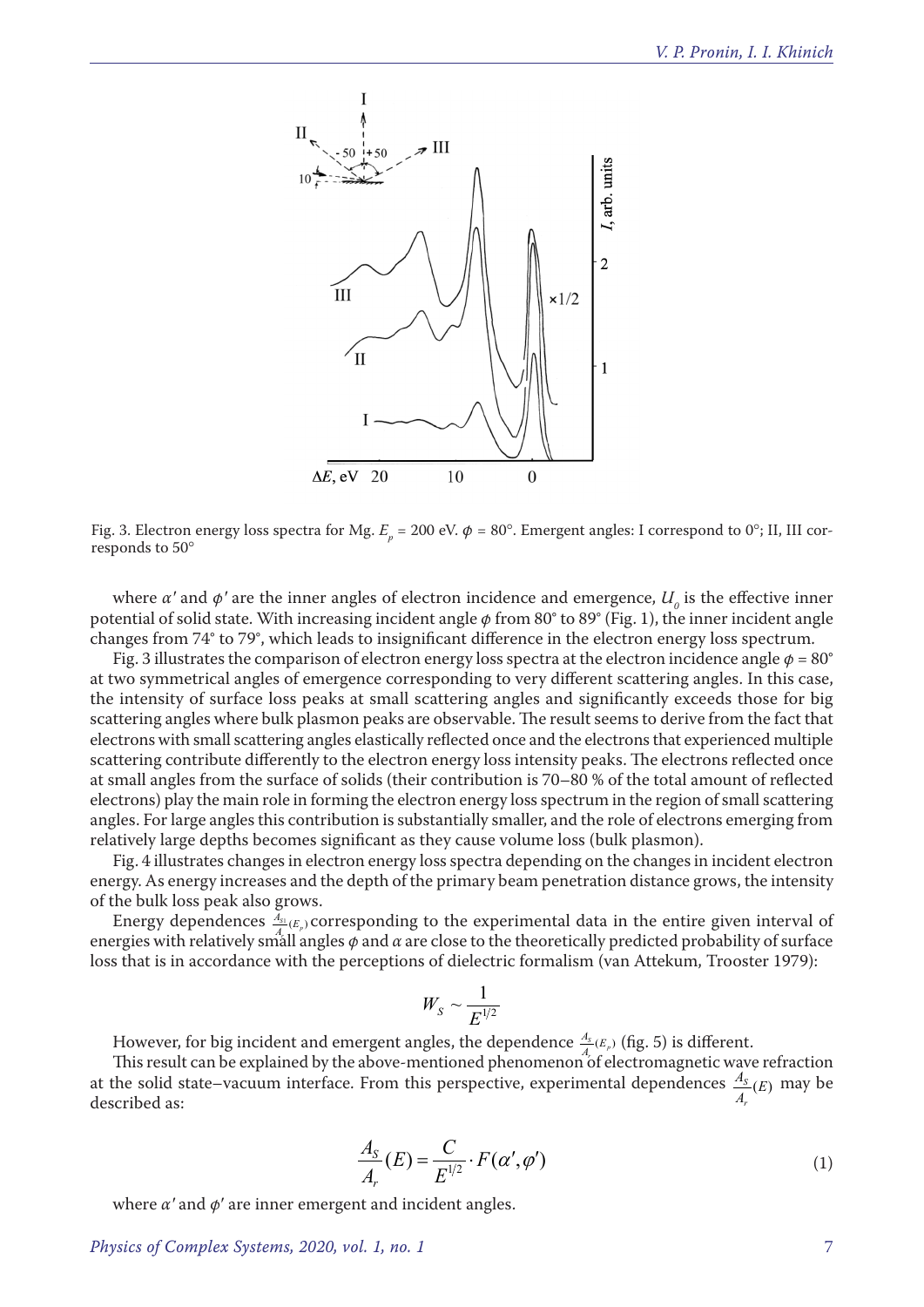

Fig. 4. Electron energy loss spectra for Mg.  $\phi = \alpha = 15^{\circ}$ . Primary electron energies are specified near the curves. The size of elastic reflected electron peaks is reduced in proportion to the figures indicated



Fig. 5. Electron energy loss spectra for Mg.  $\phi = \alpha = 80^\circ$ . Primary electron energies are specified near the curves